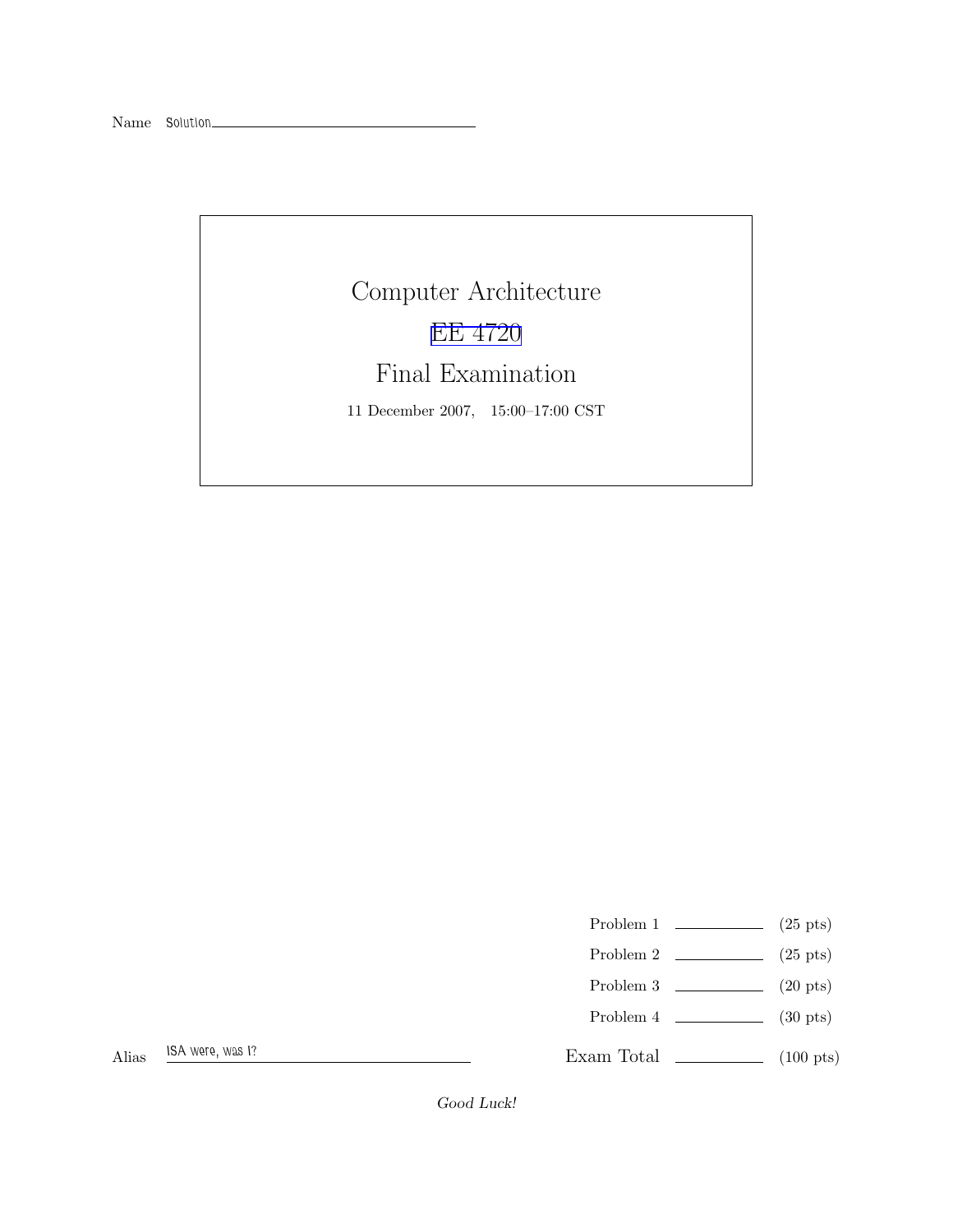Problem 1: (25 pts) Suppose it turns out that many  $mul.d$  instructions are executed with a 0 or 1 for one of the operands, in that case the product could be computed in less than the six stages used in the class implementation. The MIPS implementation below includes a new multiply fast unit, Mf, for such situations.

Mf has two inputs (unlabeled) and two outputs, valid and prod (they are not yet connected to anything). As with A1 and M1, IEEE 754 doubles are expected at the inputs of Mf. If one of the inputs is 0 or 1 then the valid output will be 1 (otherwise it is 0). If valid is 1 the prod output is the product of the two inputs; both outputs are available by the end of the cycle.

Call a multiply fast if one of its operands is 0 or 1.



## USE NEXT PAGE FOR SOLUTION!

(a) Add datapath and control logic for Mf meeting the requirements below:

 $\forall$  Add datapath so the Mf output will be written to the FP register file at the right time.

Datapath shown in blue on diagram on next page. The solution has the fast-multiply product pass through an extra stage so that WF is fifth stage, to avoid the special case of a fast multiply being the only four-stage instruction (making it hard to squash in certain circumstances).

 $\overline{\vee}$  In order of decreasing priority: the added datapath must be correct, must not increase critical paths, and should use as little new hardware as possible.

The datapath does not add multiplexors at the inputs or outputs of any functional unit (such as A4), so it does not strain critical path. If hardware savings were more important than critical path the fast multiply product might have been muxed in after A3 or A4.

 $\triangledown$  The control logic must detect and handle the new WF structural hazard with preceding instructions that's possible when writing a fast product.

The control logic appears in green on the next page. The logic labelled Control logic to insert fast multiply in the diagram detects and handles the new structural hazard. If one exists the fast multiply path is not taken. (The alternative would be to stall.)

 $\overrightarrow{\mathcal{A}}$  If Mf is used then the mul.d's usual WF slot should be available for other instructions. For example, suppose the second instruction after  $mu.d$  is an add.d. If the multiply is normal the add.d would stall, if the multiply is fast the add.d shouldn't stall (at least for the WF conflict with mul.d).

The logic labelled  $\vert$  Control to stop mult at M2  $\vert$  makes the multiply's WF slot available to other instructions by setting we to 0 if the fast multiply will use WF.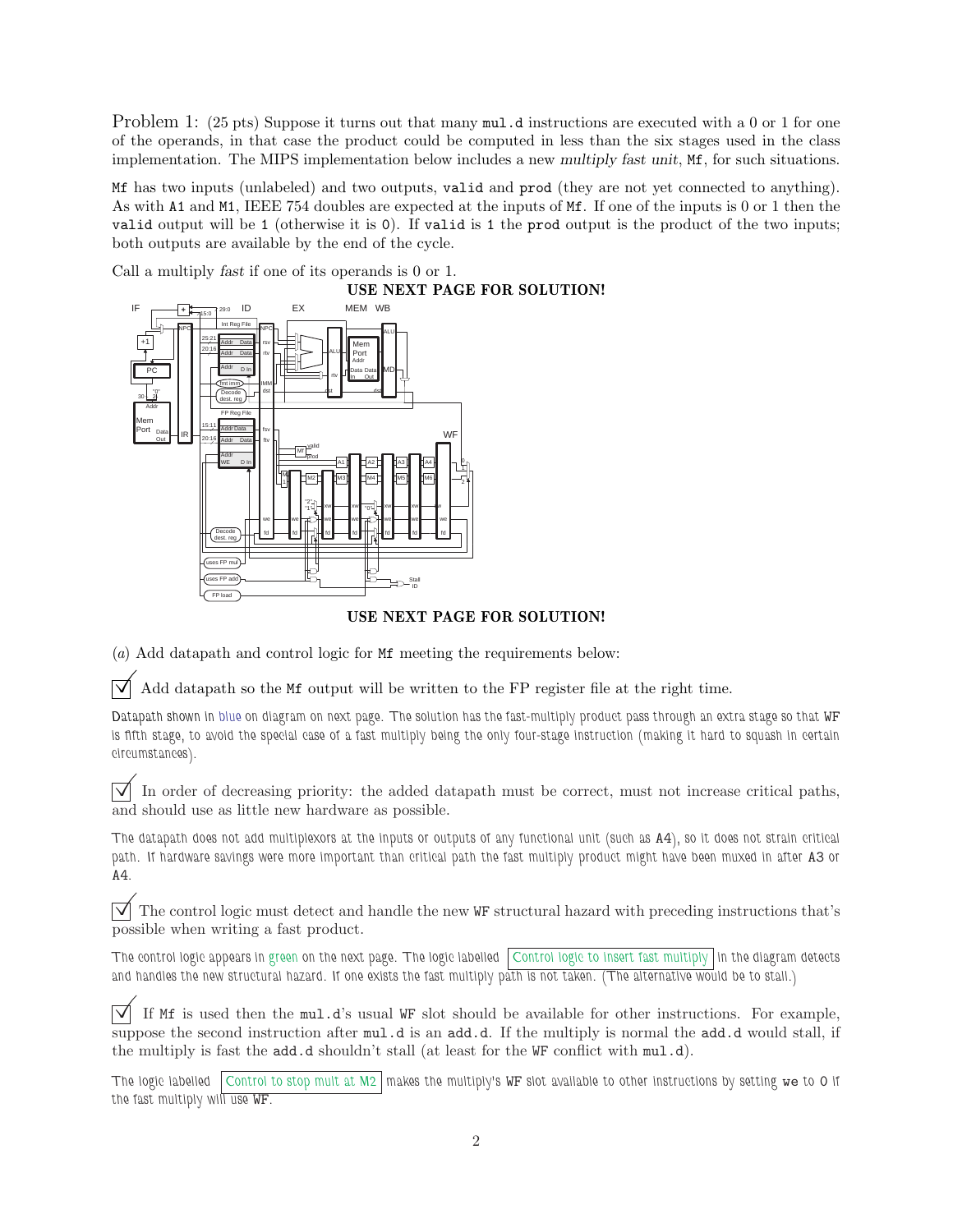(b) Add bypass hardware and control logic so that the code below executes without a stall if the mul.d turns out to be fast. For this part assume that multiplexors at FP unit inputs won't add to critical path.

# Cycle 0 1 2 3 4 5 6 7 mul.d f2, f4, f6 IF ID MF Mx WF add.d f8, f2, f10 IF ID A1 A2 A3 A4 WF

 $\triangledown$  Bypass hardware for case above.

The bypass logic appears in red. See the pipeline diagram above for stage abbreviations. Note that the bypass logic is in Mf because the add.d must make a stall decision when it is in ID and so it can't be done any later.

The logic for selecting the WF stage is computed when the mul.d is in Mx because that logic is more elaborate and would add to the critical path if it were in Mf (there is less time pressure in Mx).

Note that the add.d can bypass a fast multiply result even if the fast multiply won't write back.

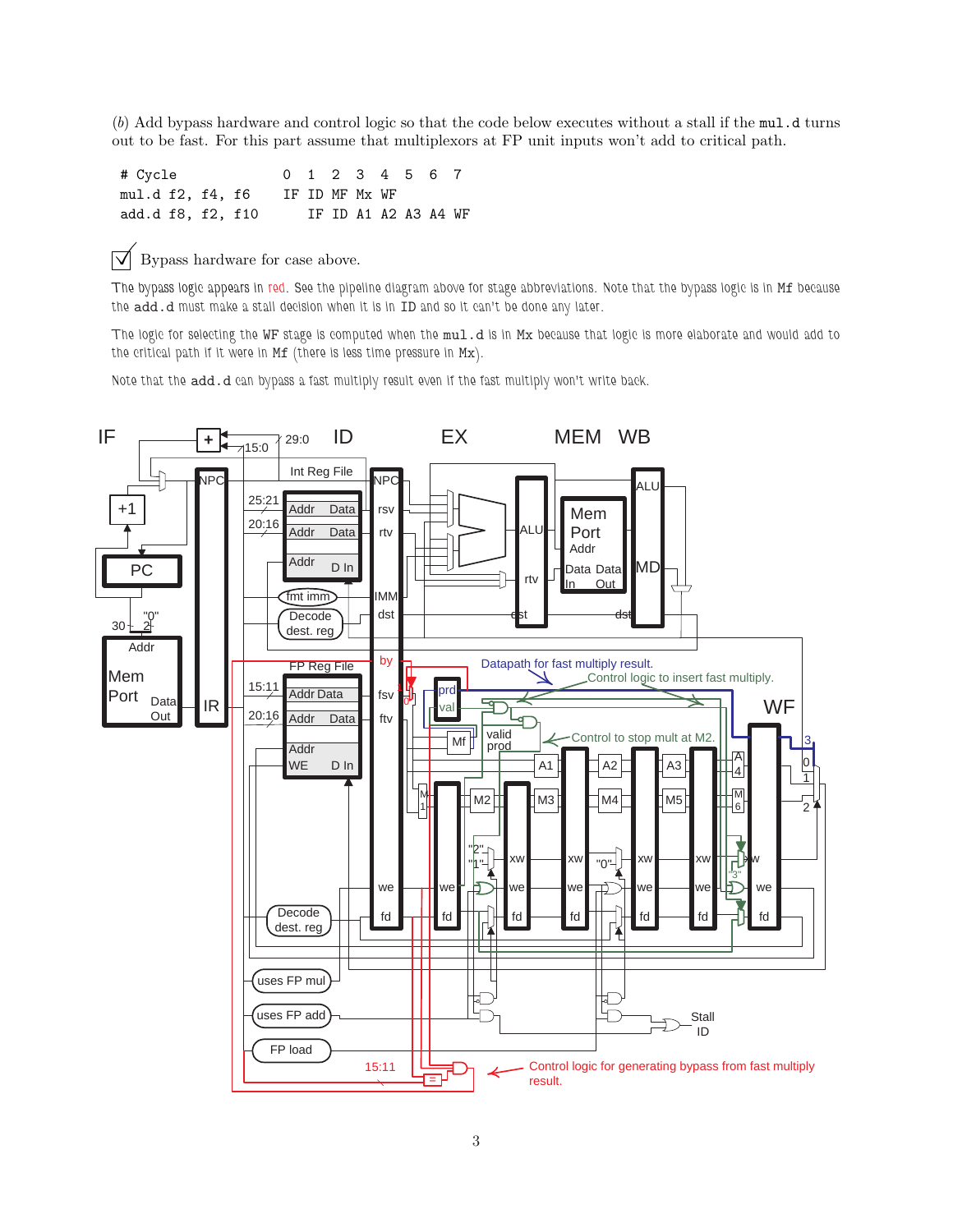Problem 2: (25 pts) Answer the following predictor questions.

(a) The code below executes on three systems, one uses a bimodal predictor with a  $2^{14}$ -entry BHT, one uses a local predictor with a  $2^{14}$ -entry BHT and a 7-outcome local history, and one uses a global predictor with a 7-outcome global history. Consider the execution of the code below, all branches are shown.

```
...
B1: beq r1, r2, SKIP1 TTTTNTTTTNTTTTNTTTN...
...
SKIP1:
...
B2: bne r3,r4 SKIP2 T T T N N N T T T N N N T T T N N N T T T N N N ...
...
SKIP2:
...
j BIGLOOP
nop
```
For partial credit show work, not just answer.

 $\triangledown$  Accuracy of bimodal predictor on B1 after warmup:

Accuracy is  $\frac{4}{5} = 80\%.$ 

BIGLOOP:

 $\triangledown$  Accuracy of bimodal predictor on B2 after warmup:

Accuracy is  $\frac{2}{6} \approx 33.3\%$ .

Accuracy of local predictor on B2 after warmup:

Accuracy is 100%

 $\triangledown$  Warmup time of local predictor on B2:

Warmup time is  $6 + 6 \times 2 = 19$  executions of B2.

 $\sqrt{\phantom{a}}$  Minimum local history size for 100% accuracy of local predictor **on B2** (without ignoring B1) (show work):

Minimum size is 5 outcomes. Four outcomes are not enough because pattern TTTN would occur in both B1 and B2 and the next outcomes would disagree: T for B1 and N for B2.

 $\sqrt{\phantom{a}}$  Accuracy of global predictor on B2 after warmup:

Accuracy is  $\frac{30-2}{30}\approx93.3\%$ .  $\big\vert$ There are  $5\times6=30$  possible GHR values (patterns). Twenty four of these will only occur when predicting B1 or predicting B2 (but not both). For example, pattern  $tTnTnNn$  can only occur when predicting B1 (because B1 never has 3 (or 2) consecutive n outcomes). (The upper-case letters are the outcomes of the branch being predicted, the lower-case letters are outcomes of the other branch.) Those 24 will be followed by correct predictions. There are two shared patterns in which the outcomes agree by happy coincidence: tNtTtTn and nNtTtTt. Pattern tTtTtTn is used twice by B1 with differing outcomes so the impact on the PHT entry cancels out, it is also used once by B2 and so the entry reaches a value suitable for B2, 0; the same with pattern nTtTtTt. For all patterns discussed so far correct predictions are made for B2. There are two in which B2 is incorrectly predicted: tTtTtNn and nTtTtTt. It is used once per unit by both B1 and B2, since B1 is more frequent the PHT entry reflects B1's next outcome: T. Summing it up, correct predictions will be made for B2 on 28 out of 30 patterns.

 $\triangledown$  Warmup time of global predictor on B2 (explain):

Warmup time is  $6 + 5 \times 6 \times 2 = 66$  executions of B2. Based on number of distinct GHR patterns.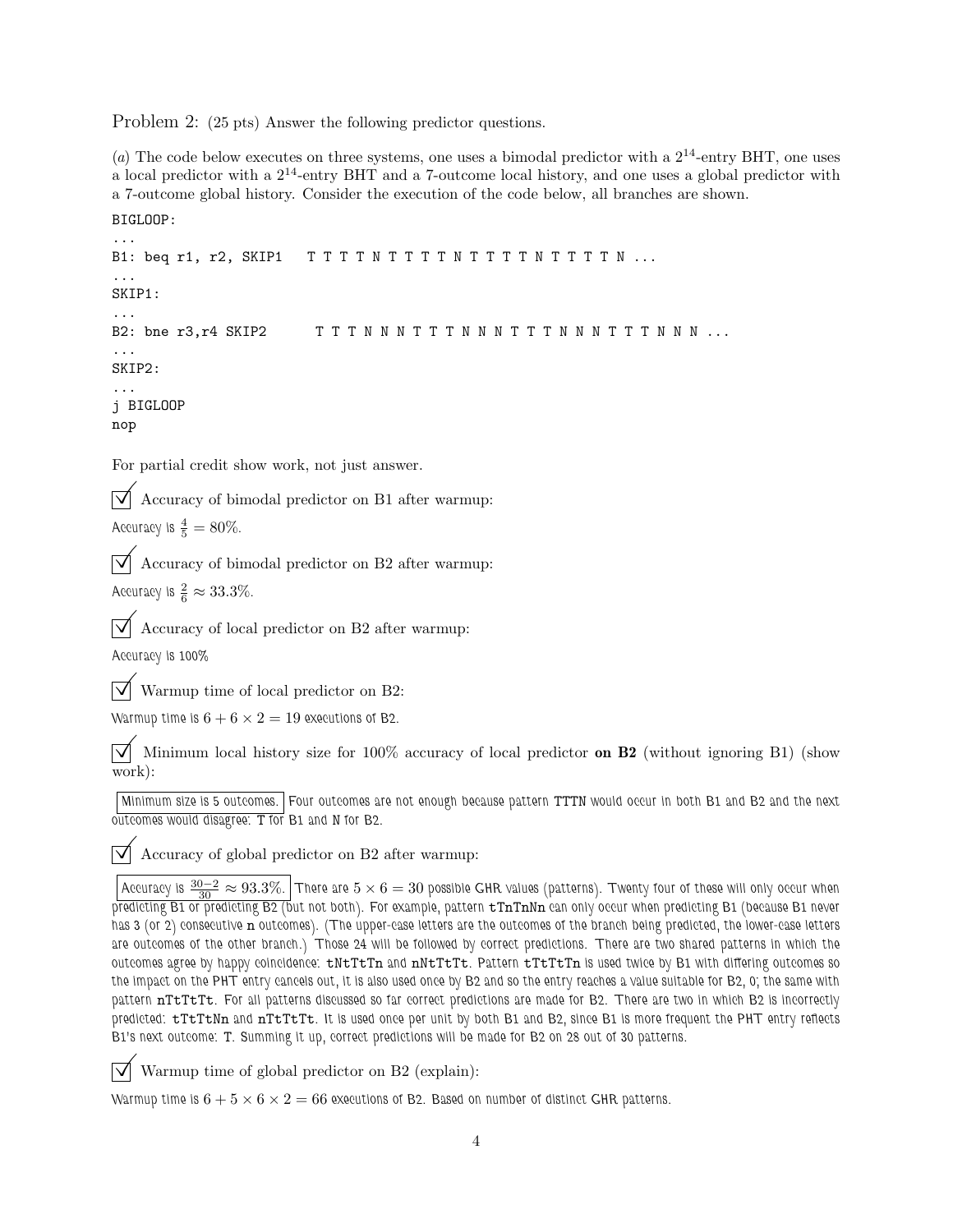Problem 2, continued: Consider the execution of the code fragment below on a system using branch prediction. The value of c used in the switch statement is random, uniformly distributed over a to z, and outcomes are independent (like a 26-sided die). The branch implementing the if  $(x < 5)$  statement, which will be called the if branch, is taken 50% of the time.

```
int c = getchar(); // Unpredictable
switch (c) {
 case 'a': x = 3; j++; break;
 case 'b': x = 7; break;
 ...
 case 'z': x = 1; i++; break;
}
if (x < 5) foo(); else bar();
```
As shown below, the switch construct is implemented using a dispatch table and a jr, and other jumps. The switch construct itself and the case blocks use no branches.

```
# Part of code implementing switch construct.
# Value in register $t1 has been computed using variable c.
lw $t0, 0($t1) # Load the address of the case statement corresponding to c.
jr $t0 # Jump to case statement.
nop
# Case 'a'
addi t5, 0, 3 # x = 3;
j endswitch
addi $t7, $t7, 1 # j++
...
```
(b) The predictors covered in class would all achieve just a 50% prediction accuracy on the if branch. Explain why they might do better if the case statements contained branches, but the values assigned to x are the same as the example above and the if branch is the same. Note: The original exam did not have this part.

 $\triangledown$  Why predictors might do better on if branch when cases have branches.

They might be able to tell which case statement was executed by the pattern of recent branch outcomes.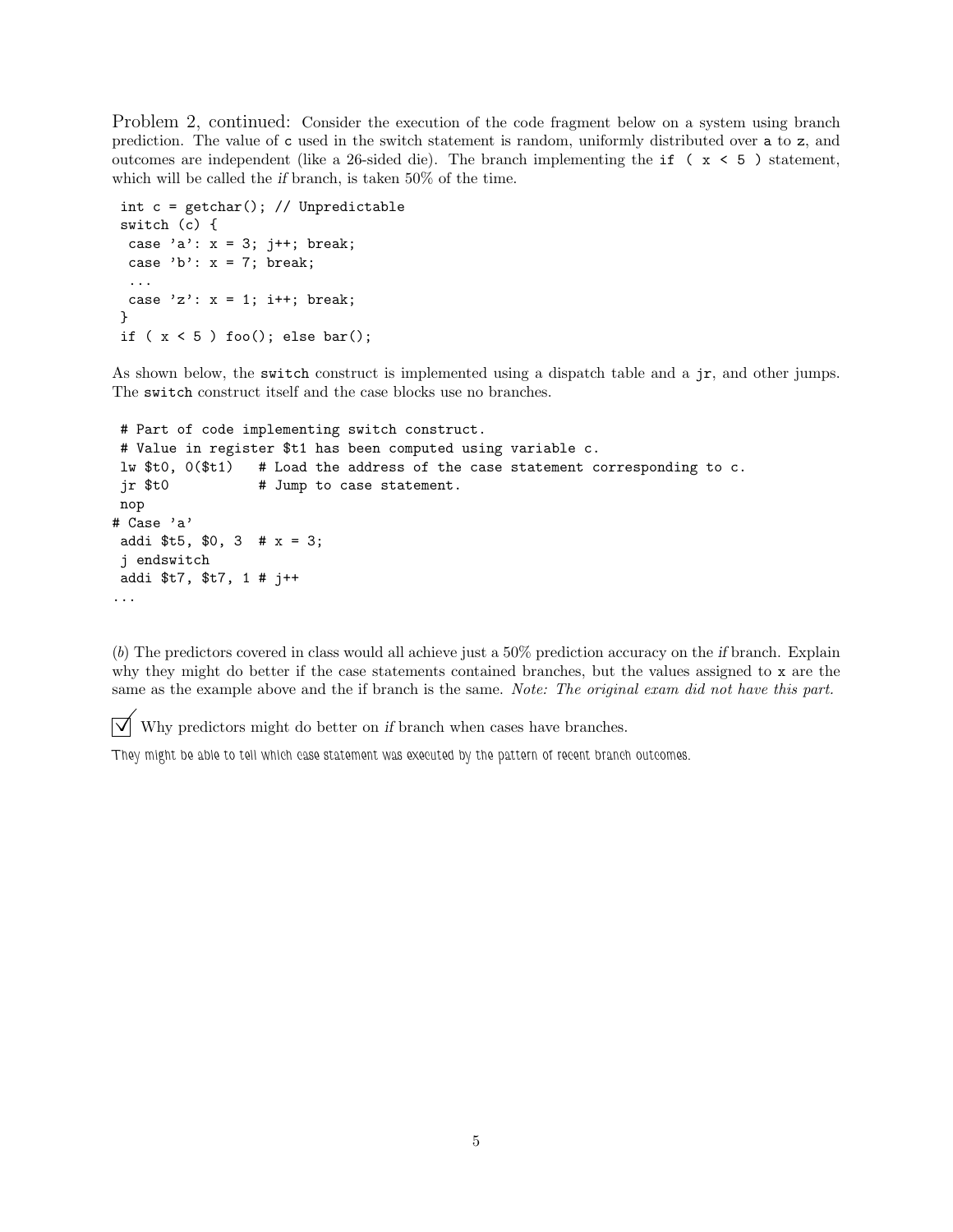(c) Modify one of the predictors used in class so that it does better than 50% on the if branch. The predictor should also work well on similar switch statements and on predict well on code not having switch statements. Don't design a predictor for exactly the code above. For example, the predictor shouldn't somehow find or guess the value of x. Hint: Think about the answer to the previous part. A correct solution requires just a small modification of one of the predictors shown in class.

 $\triangledown$  Briefly explain the idea behind your predictor.

If the predictor could determine which case statement was executed then it could better, or maybe perfectly, predict the branch. A global or gshare predictor "knows" the outcome of prior branches (they are in the GHR) and uses that to make a prediction. Here the predictor needs to know which case statement was executed, or equivalently what the target of the jr instruction was. So a predictor for the code above would shift jr target addresses in the GHR, just as branch outcomes are shifted into the GHR. The entire target address would be too large, but the lower order bits, say 4 of them, might do.

 $\triangledown$  Draw a diagram of the predictor.

 $\triangledown$  Show tables such as BHT and PHT.

The diagram below is a gshare predictor modified so that it would accurately predict the branch. The material in blue shows changes specific to this problem. The size of the BHT and the size of the local history match the first part of this problem.

In a more realistic predictor the BHT would just store a branch displacement (16 bits) and a separate jump target buffer (JTB) would hold 30-bit addresses (or maybe just the other 14 bits) for jumps.

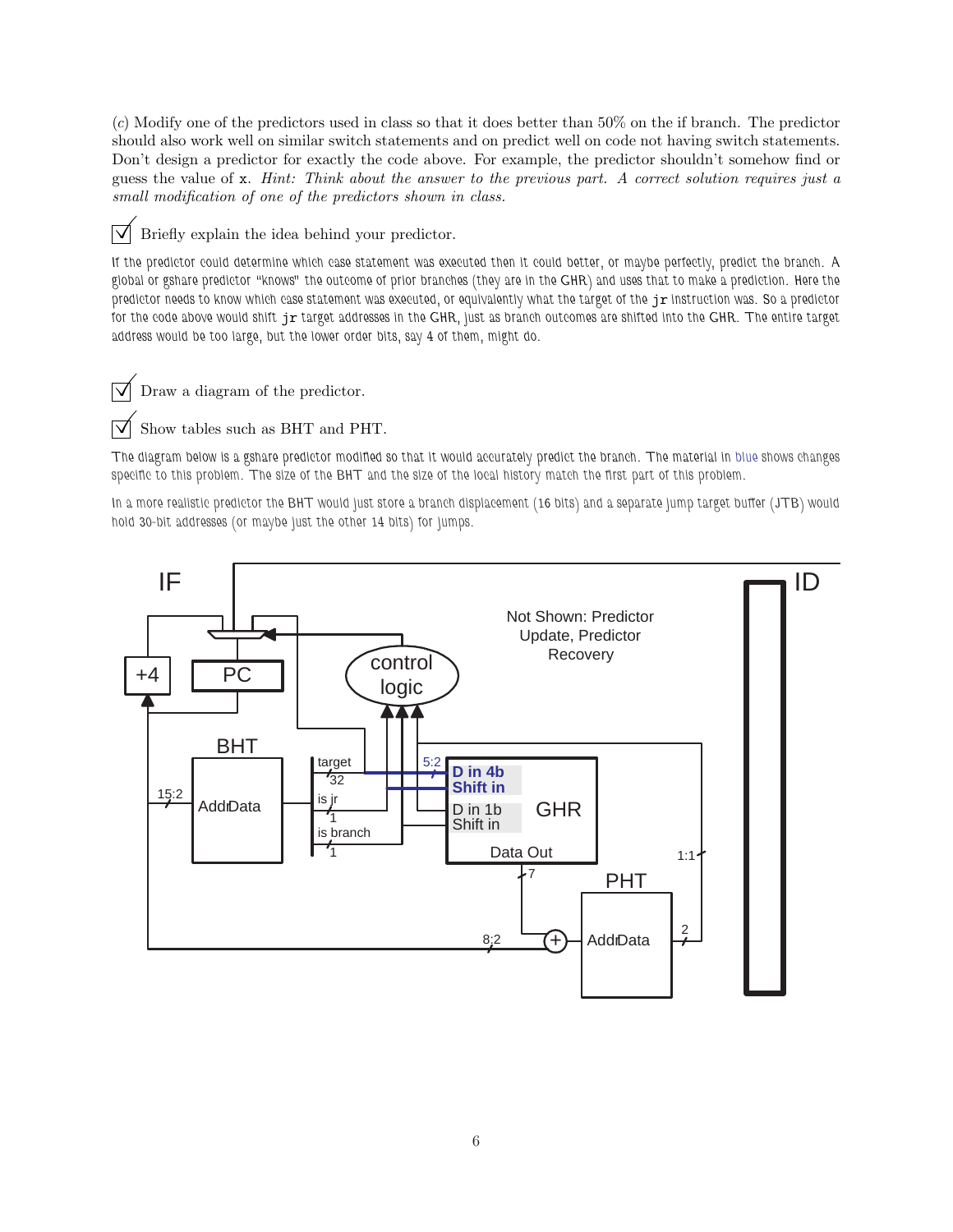Problem 3: (20 pts) The diagram below is for a 256-MiB (2<sup>28</sup>-character) set-associative cache with a line size of 64 characters on a system with the usual 8-bit characters.

(a) Answer the following, formulæ are fine as long as they consist of grade-time constants.

 $\overrightarrow{\bigvee}$  Fill in the blanks in the diagram.



 $\overline{\sqrt{\ }}$  Show the bit categorization for a direct mapped cache with the same capacity and line size.

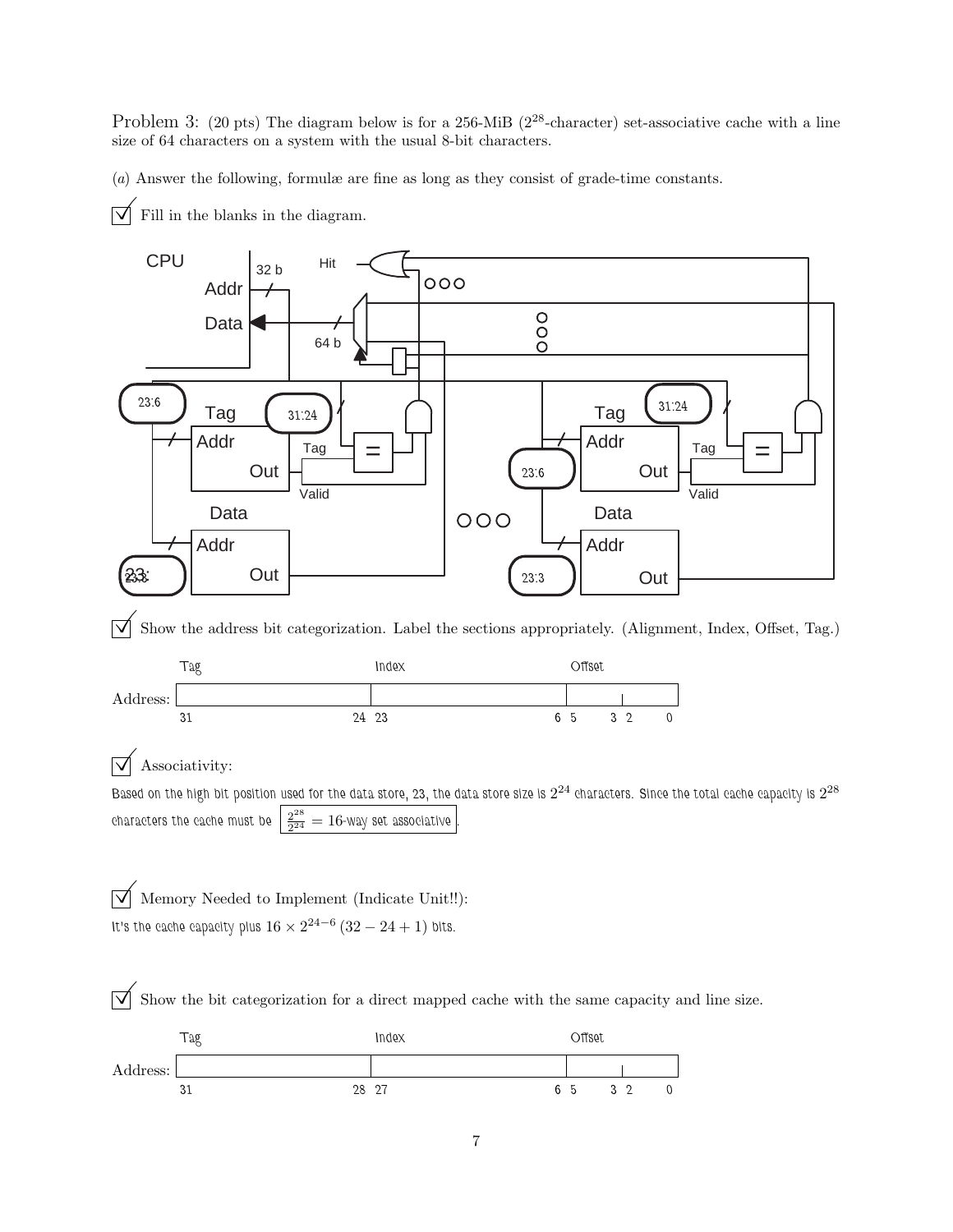## Problem 3, continued:

(b) The code below runs on the same cache as the first part of this problem. Initially the cache is empty; consider only accesses to the array.

 $\boxed{\bigvee\,}$  What is the hit ratio running the code below? Explain

```
double sum = 0.0;
long *a = 0x2000000; // sizeof(long) = 8 characters.
int i;
int ILIMIT = 1 \le 10;
                      1/ = 2^{10}for(i=0; i<ILIMIT; i++) sum += a[i];
```
The line size of 64 characters is given, the size of an array element is 8 characters. The miss on the first iteration will bring in a line which is 64 characters or 8 longs, the first long will be accessed. The second iteration will access the second long on this line. The line will be "used up" at  $i=\frac{64}{8}=8,$  and so for each miss there are 7 hits.  $~\boxed{}$  The hit ratio is  $\frac{7}{8}$ 8 . .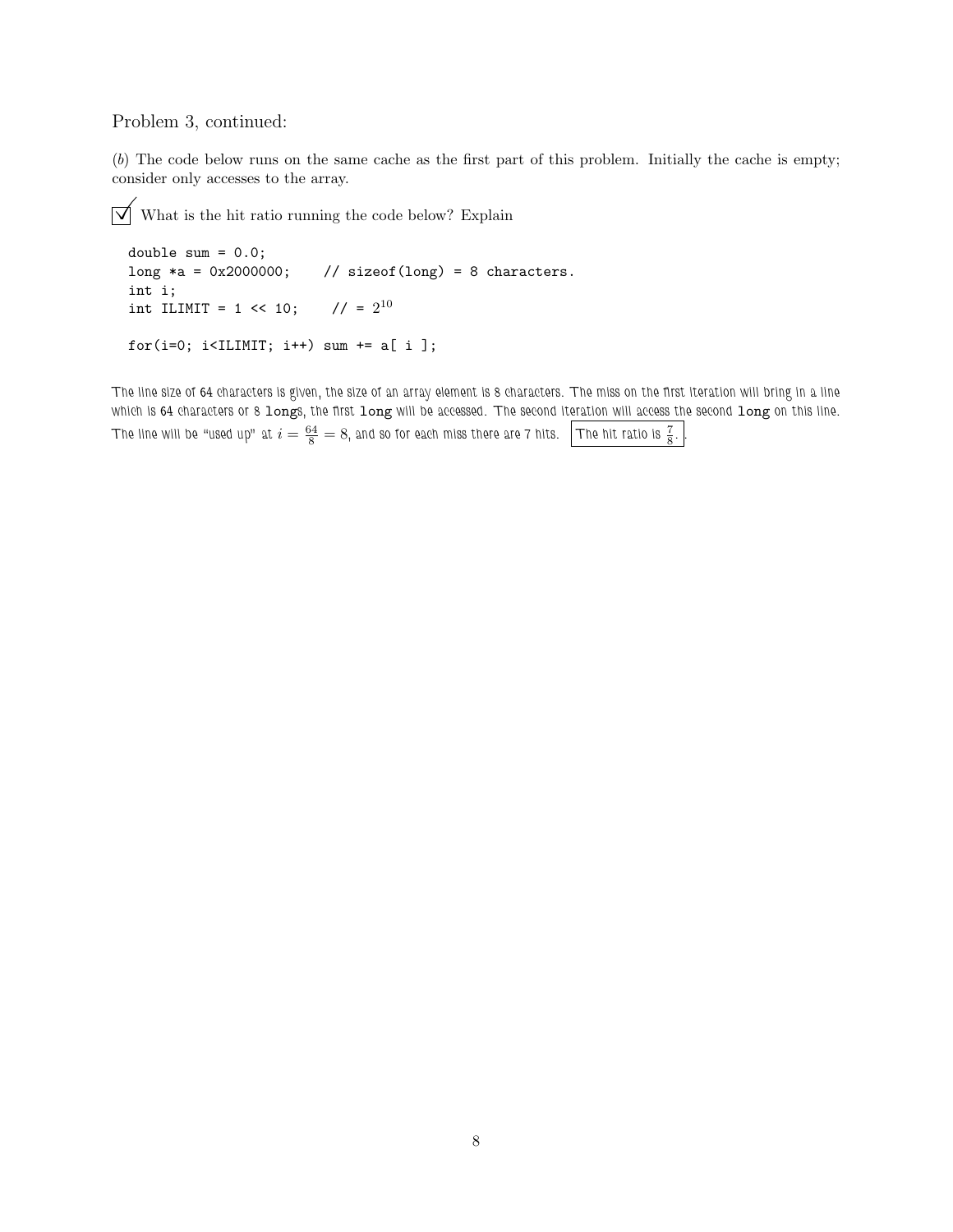(c) Consider a 1 MiB ( $2^{20}$  byte) direct mapped cache with a line size of 256 characters (not the same as the one from parts a and b) for a system with a 32-bit address space. Suppose this cache has the following defect: a particular bit position in the tag comparison unit will match even if the tags differ. That is, if the bad bit position were 2 then tags 0x5 and 0x1 would match. Other cache hardware functions correctly. The cache is write through and write around.

 $\overline{\bigvee}$  Complete the program below so that it finds the bad bit position in a small amount of time and assigns it to badbit.

 $\vert \overline{\sqrt{\ } \vert} \,$  For maximum partial credit briefly describe your strategy.

- The cache is empty when the program starts.
- Assume that any address can be read or written.

```
char *a = 0x1000;int bad_bit = -1; // At end should be set to position of bad tag bit.
// SOLUTION
unsigned int i;
// Initialize elements to zero.
// Since cache is write-around these initialized elements won't be cached.
// Tag values are: 1, 2, 4, ..., 4096
//
for (i=20; i<32; i++) a[1 < i] = 0;
// Initialize this element to 1.
// Tag value is 0.
a[0] = 4720;int dummy = a[0]; // Make sure a[0] is in cache.
// Each element fetch should miss the cache and find a zero. If
// the tag comparison is wrong then it will hit and find the 4720.
for ( i=20; i<32; i++ )
if (a [ 1 \le i ] == 4720) break;
if ( i != 32 ) bad_bit = i - 20;
```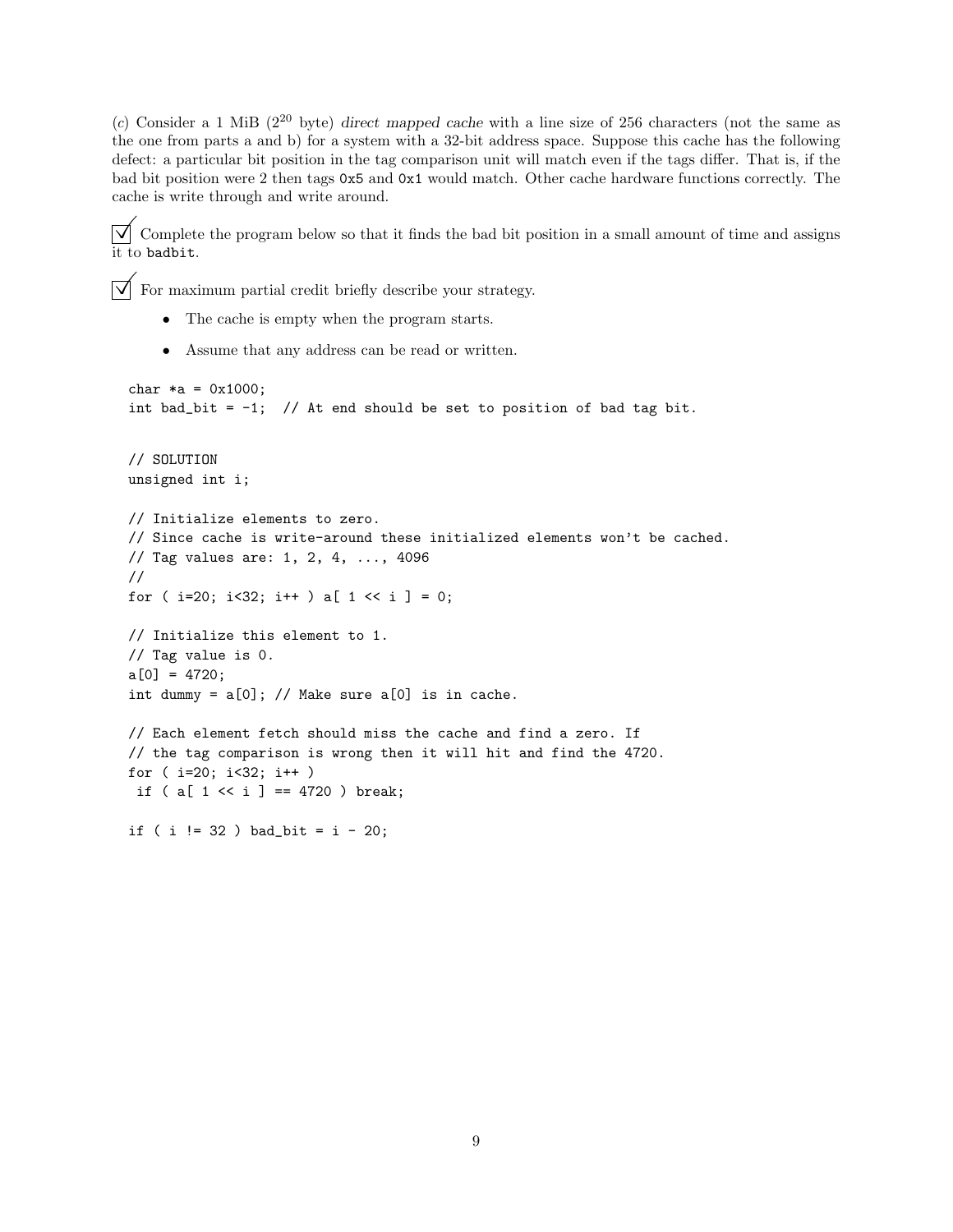Problem 4: Answer each question below.

(a) (6 pts) A trap instruction is sort of like a procedure call  $(e.g., jal)$  to the operating system.

 $\overrightarrow{\mathcal{A}}$  Describe a difference between a trap and jal in how the target address is specified.

A jal specifies the low bits of the target address. A trap does not specify any address at all, the target address is a particular entry in the trap table, and the trap table address is defined by the MIPS ISA and built into the hardware.

Describe another important difference between a trap and a jal.

A trap switches the processor to privileged mode.

(b) (6 pts) A log (logarithm) instruction is to be added to an ISA. Group E wants to define the log instruction as producing the IEEE 754 double representation that is closest to the exact result. Group A would define log as producing any result within a certain number of bits of the exact result. Group A argues that the precision of an exact result is not needed and their approximate result is sufficient. Group E agrees with this, they want an exact result for other reasons. Hint: Think about the reasons for separating ISA and implementation.

 $\overrightarrow{\mathsf{W}}$  Why might group A want an approximate result?

It can be computed faster than an exact result.

 $\sqrt{\phantom{a}}$  Why might group E want an exact result?

Code would run exactly the same way on different implementations. (Note that the A-group definition of log would allow to implementations to produce different results, so long as they were close enough to an exact result.)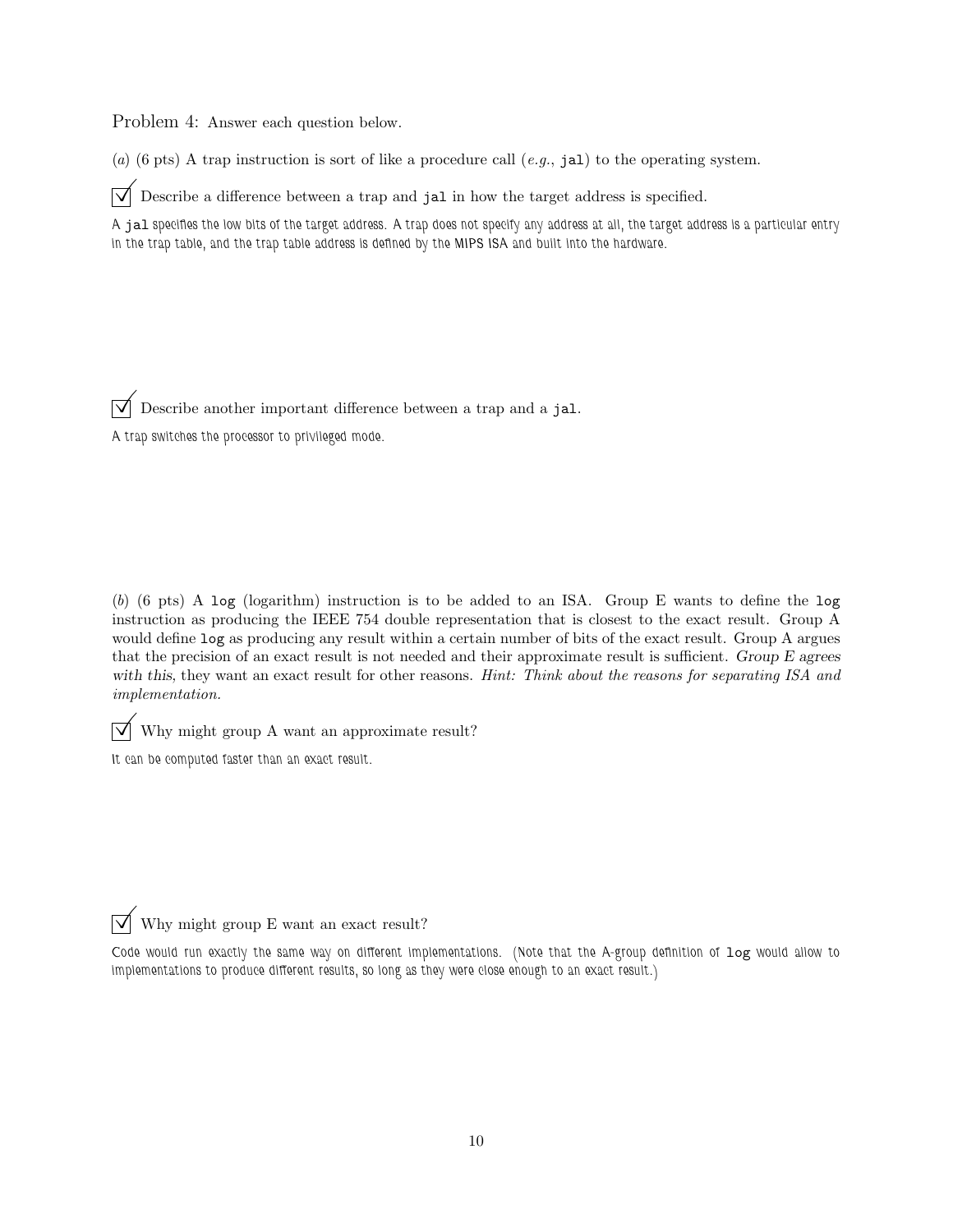(c) (6 pts) Consider two scalar MIPS implementations, implementation A is similar to the one covered in class with the familiar stages IF ID EX ME WB while implementation B has stages IF I1 I2 I3 I4 EX ME WB. The two implementations run at the same clock frequency and are similar in other ways.

 $\triangledown$  Explain why implementation A does not need a branch predictor, or at best would only gain a small amount of performance.

Because the branch target and direction are available in time for IF, so long as there is no unbypassable dependence. Consider the code execution below which is on a processor with an aggressive EX-to-ID bypass for the branch condition. The branch has the direction and target ready in cycle 2, which is in time for the fetch of the target which starts in cycle 3. There is no need for a branch prediction. If the branch condition were from a load instruction (or if the aggressive bypass were not possible) the branch would have to stall and so branch prediction would help, but only a little.

|  | # SOLUTION example |
|--|--------------------|
|  |                    |

| # Cycle                |                | 0 1 2 3 4 5 6 7 |                |  |  |
|------------------------|----------------|-----------------|----------------|--|--|
| sub $r1$ , $r2$ , $r3$ | IF ID EX ME WB |                 |                |  |  |
| bneq r1, r5 TARG       |                | IF ID EX ME WB  |                |  |  |
| xor r9, r10, r11       |                |                 | IF ID EX ME WB |  |  |
| $\texttt{TARG:}$       |                |                 |                |  |  |
| add r12,r13,r14        |                |                 | TF TD FX MF WB |  |  |
|                        |                |                 |                |  |  |

 $\overrightarrow{V}$  Explain why a branch predictor would help implementation B much more than implementation A.

Because the branch would not be resolved until after several instructions past the delay slot instruction were fetched, these instructions would have to be squashed if the prediction were wrong. In the example below three instructions, or and two others not shown, are squashed because the branch is mispredicted not-taken.

| # SOLUTION example                     |  |  |                         |  |  |                         |  |
|----------------------------------------|--|--|-------------------------|--|--|-------------------------|--|
| # Cycle                                |  |  | 0 1 2 3 4 5 6 7         |  |  |                         |  |
| sub r1, r2, r3 IF I1 I2 I3 I4 EX ME WB |  |  |                         |  |  |                         |  |
| bneq r4, r5 TARG                       |  |  | IF I1 I2 I3 I4 EX ME WB |  |  |                         |  |
| xor r9, r10, r11                       |  |  | IF I1 I2 I3 I4 EX ME WB |  |  |                         |  |
| or                                     |  |  | IF I1 I2x               |  |  |                         |  |
| $\mathtt{TARG:}$                       |  |  |                         |  |  |                         |  |
| add r12,r13,r14                        |  |  |                         |  |  | IF I1 I2 I3 I4 EX ME WB |  |

 $\overline{\vee}$  Consider the performance of implementation A and implementation B when branch prediction is perfect for both. Which (if any) is faster, and by how much? Explain, state any assumptions made.

They would be the same performance because the only other events that could slow execution, dependence stalls, would be just as frequent and just as long.